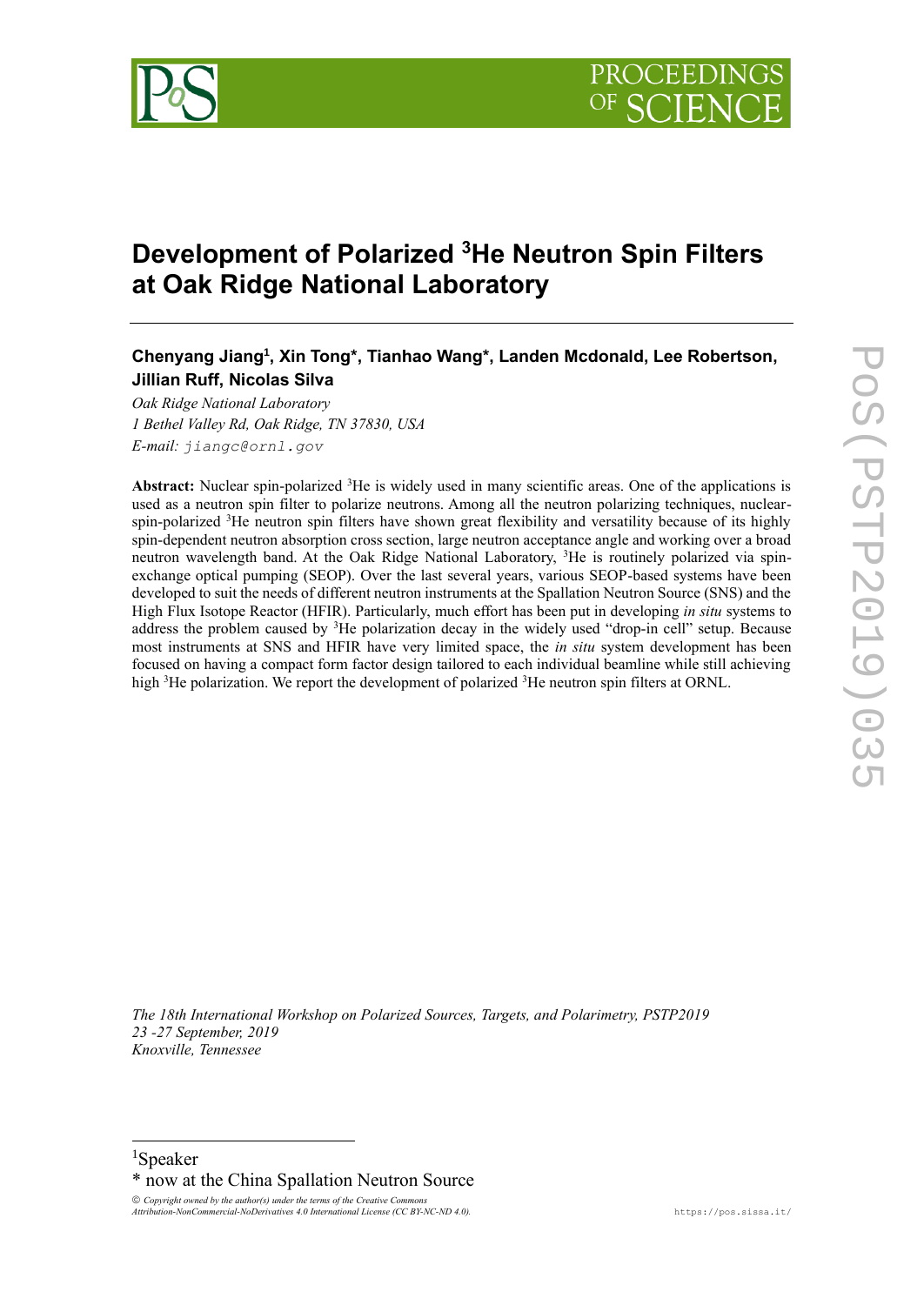#### **1. Introduction**

Polarized neutron scattering is a powerful and indispensable tool in today's condensed matter physics, materials science and other fields. Almost every major neutron facility in the world has established a polarized neutron program to keep up with the increasing demand for polarized neutrons. For a polarized neutron experiment, it is vital to have a high-performance neutron polarizer and/or analyzer. Three methods have been routinely used to produce polarized neutrons or analyze neutron polarization: Heusler crystals, polarizing supermirrors and nuclear spin polarized  ${}^{3}$ He neutron spin filters. Among these three methods, polarized  ${}^{3}$ He has several unique advantages. First, polarized <sup>3</sup>He can accept neutron beams with large divergence while both Heusler crystals and supermirrors do not work well with divergent beams; second, polarized <sup>3</sup>He does not change the neutron beam direction and adds no additional divergence to the beam; third, polarized <sup>3</sup>He can work well over a large neutron energy band from epithermal to thermal neutrons, but the supermirror usually has a cut-off wavelength of around 2 Å; lastly, polarized <sup>3</sup>He can also serve as a neutron spin flipper and thus reduce the additional components needed for polarized neutron experiments.

Oak Ridge National Laboratory (ORNL) houses two large neutron facilities: The High Flux Isotope Reactor (HFIR) and the Spallation Neutron Source (SNS). Polarized neutron scattering has been routinely performed at ORNL, and a polarized <sup>3</sup>He program has been running for years to support polarized neutron experiments [1]. The ORNL <sup>3</sup>He program is focused on using spinexchange optical pumping (SEOP) to produce polarized  ${}^{3}$ He [2]. Traditionally,  ${}^{3}$ He is first polarized on an *ex situ* pumping station and then transferred to a neutron instrument for use [3]. Two pumping stations have been built at ORNL to provide easy access to polarized <sup>3</sup>He. Although this method is relatively straightforward to implement, it faces a problem, i.e.,  ${}^{3}$ He polarization starts to decay exponentially once it is removed from the pumping station. The decay of  ${}^{3}$ He polarization brings two problems. First, it degrades the performance of a  ${}^{3}$ He neutron spin filter as a neutron polarizer or analyzer. Once the polarization decays to below a certain level, the <sup>3</sup>He needs to be brought back to get repolarized. Second, the changing  ${}^{3}$ He polarization leads to a changing neutron polarization or analyzing power which brings complication in data analysis. To overcome these problems, great effort has been made at ORNL to develop *in situ* polarized <sup>3</sup>He systems. An *in situ* system enables continuous pumping of <sup>3</sup>He on a neutron instrument and keeps <sup>3</sup>He polarization stable once it is saturated. Several *in situ* polarized <sup>3</sup>He systems tailored to different neutron instruments have been developed at ORNL to meet the demand for polarized neutrons [4-7]. Both the *ex situ* and *in situ* <sup>3</sup>He systems at ORNL routinely produce polarized <sup>3</sup>He with over 70% polarization and provide high-performance neutron polarizers/analyzers for neutron instruments at both HFIR and SNS.

### **2. Cell Preparation**

High quality <sup>3</sup>He cells are vital for producing highly polarized <sup>3</sup>He gas. Most of the <sup>3</sup>He cells at ORNL are made of boron-free aluminosilicate GE180 glass which has low <sup>3</sup>He permeation and neutron absorption. The glassblowers at ORNL usually blow a cell into a cylindrical shape from 25mm GE180 tubing. A typical <sup>3</sup>He cell for SEOP contains <sup>3</sup>He, nitrogen and alkali metals (rubidium and/or potassium). A high-vacuum filling station has been built to fill a cell with all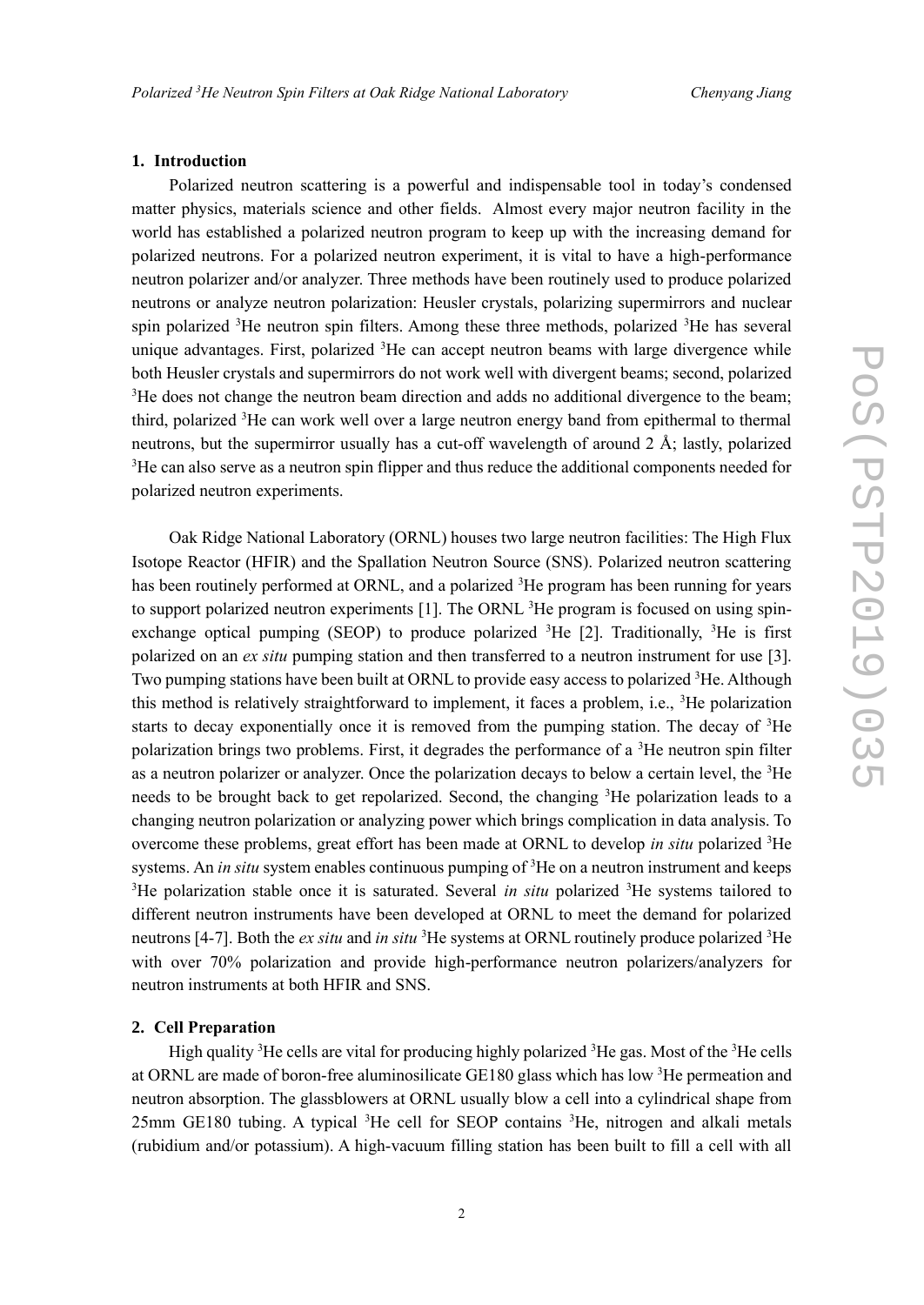required ingredients (**Fig. 1**). To prepare a <sup>3</sup>He cell, an empty cell is cleaned thoroughly before it is connected to the filling station. The cell is baked at  $400\degree C$  for several days to remove all impurities through a turbo pump. Then alkali metals are driven into the cell using a torch followed by filling of  ${}^{3}$ He and N<sub>2</sub>. In the end, the cell is sealed via a torch and detached from the filling station. More detailed description can be found in Ref. 2 and 8.



**Figure 1.** The schematic of the filling station

#### **3. Ex situ pumping stations**

We have set up two optical pumping stations in our lab based on SEOP (**Fig. 2**). One station is equipped with two 100 W 795 nm diode laser bars, each spectrally narrowed by a chirped grating to better match the Rb D1 absorption spectrum. The other station utilizes a 200 W narrowband 795 nm fiber coupled laser to do optical pumping. Each station has a set of Helmholtz coils installed to provide a uniform main field required for SEOP. To monitor the  ${}^{3}$ He polarization during optical pumping, Free Induction Decay (FID) Nuclear Magnetic Resonance (NMR) is employed to give a relative of measure of the polarization. Adiabatic Fast Passage (AFP) NMR is also used to flip the <sup>3</sup>He polarization when necessary. Electronic Paramagnetic Resonance (EPR) is set up on both pumping stations to measure the absolute value of  ${}^{3}$ He polarization. Both stations have provided reliable production of highly polarized <sup>3</sup>He for use on neutron instruments.



**Figure 2.** Left, the pumping station using diode laser bars and chirped gratings. Right, the station using fiber-coupled laser.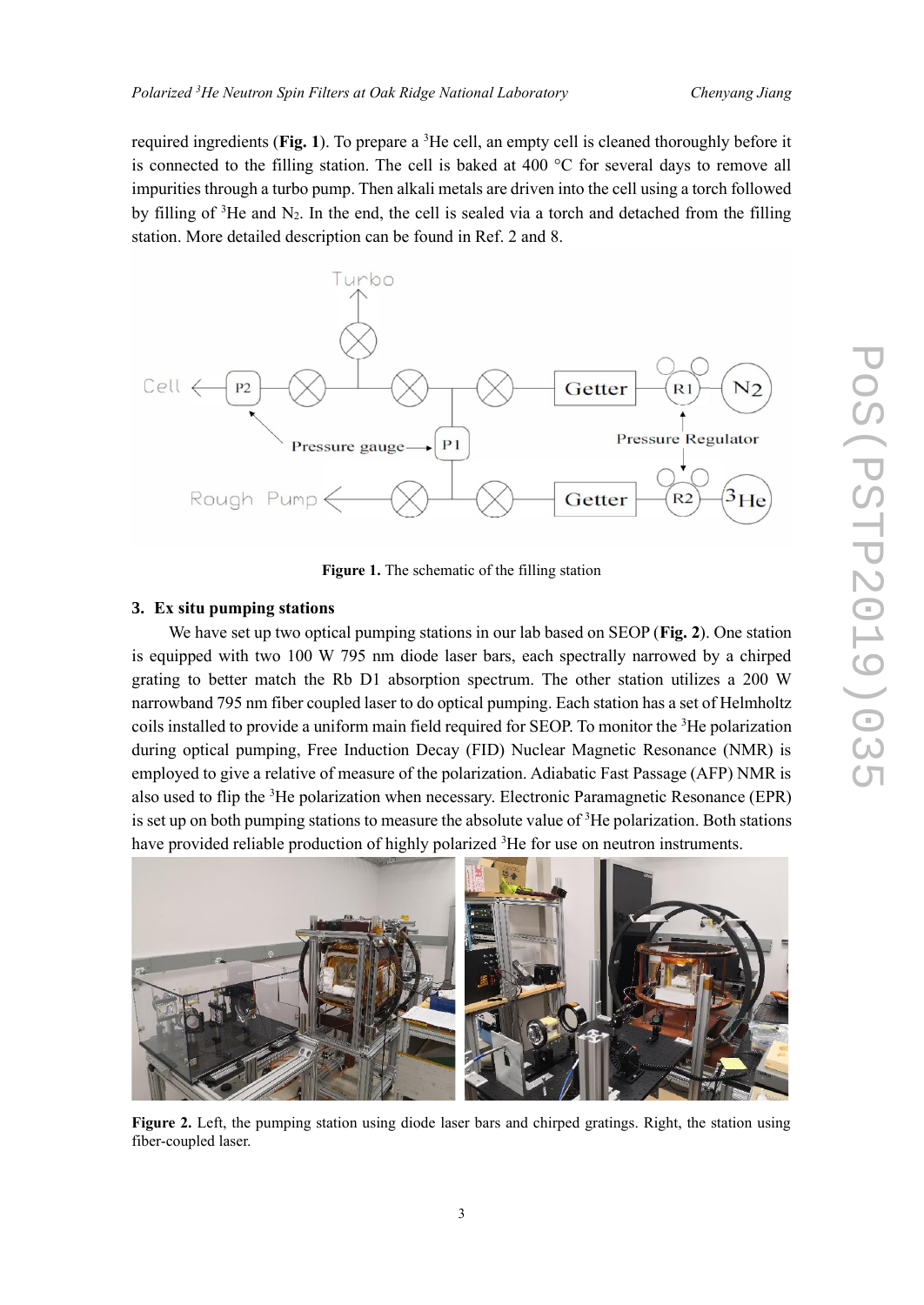To support a polarized neutron experiment, a  ${}^{3}$ He cell is first polarized in one of the pumping stations. Once the polarization is saturated, the cell is then placed in a transport solenoid and transferred to the place of use. This is referred as the "drop-in cell" method. Usually, after a day or two of use, the <sup>3</sup>He cell needs to be brought back to the pumping station to get replenished due to the polarization decay. **Fig. 3 left** shows the whole process. To save the turnaround time, two pumping stations are used at the same time, each polarizing a cell of similar size and parameters, to ensure there is always a <sup>3</sup>He cell ready for use. **Fig. 3 right** shows a recent application of using polarized <sup>3</sup>He as a neutron polarization analyzer on the General-Purpose Small-Angle Scattering Diffractometer (GP-SANS) at HFIR [9]. The  ${}^{3}$ He cell was placed in a 55 cm long transport solenoid with a double layer mu-metal shielding to shield the  ${}^{3}$ He cell from the stray field of the superconducting magnet at the sample position.

The "drop-in cell" method requires using a <sup>3</sup>He cell with a long relaxation time  $(T_1)$ . T<sub>1</sub> great than 100 hours on neutron instruments is usually preferred for a  ${}^{3}$ He cell. T<sub>1</sub> is determined by three major relaxation mechanisms: the wall effect, the dipole-dipole interaction and the field gradient  $[2, 10]$ . However, once a  ${}^{3}$ He cell is filled and sealed, the field gradient is the only thing that can be manually adjusted to improve  $T_1$ . Thus, it is important to maintain good field uniformity in a transport solenoid in order to optimize  $T_1$ . We have carefully made several transport solenoids. Each of these solenoids is shielded with mu-metal and has an offline transverse field gradient on the order of  $10^{-4}$ /cm.



**Figure 3.** Left, the cycle of using the "drop-in cell" method. Right, polarized <sup>3</sup>He as the analyzer on a recent SANS experiment

#### **4. In situ <sup>3</sup>He systems**

The pumping station and "drop-in cell" method provides an easy and fast way to implementing polarized <sup>3</sup>He on neutron instruments. However, for a neutron experiment using polarized <sup>3</sup>He and running for several days, it is almost inevitable to change the <sup>3</sup>He cell multiple times because of the <sup>3</sup>He polarization decay. The decay not only lowers the performance of the <sup>3</sup>He cell, but also complicates the following data analysis. To address this problem, we have developed various *in situ* polarized <sup>3</sup>He systems at ORNL which enable continuous pumping of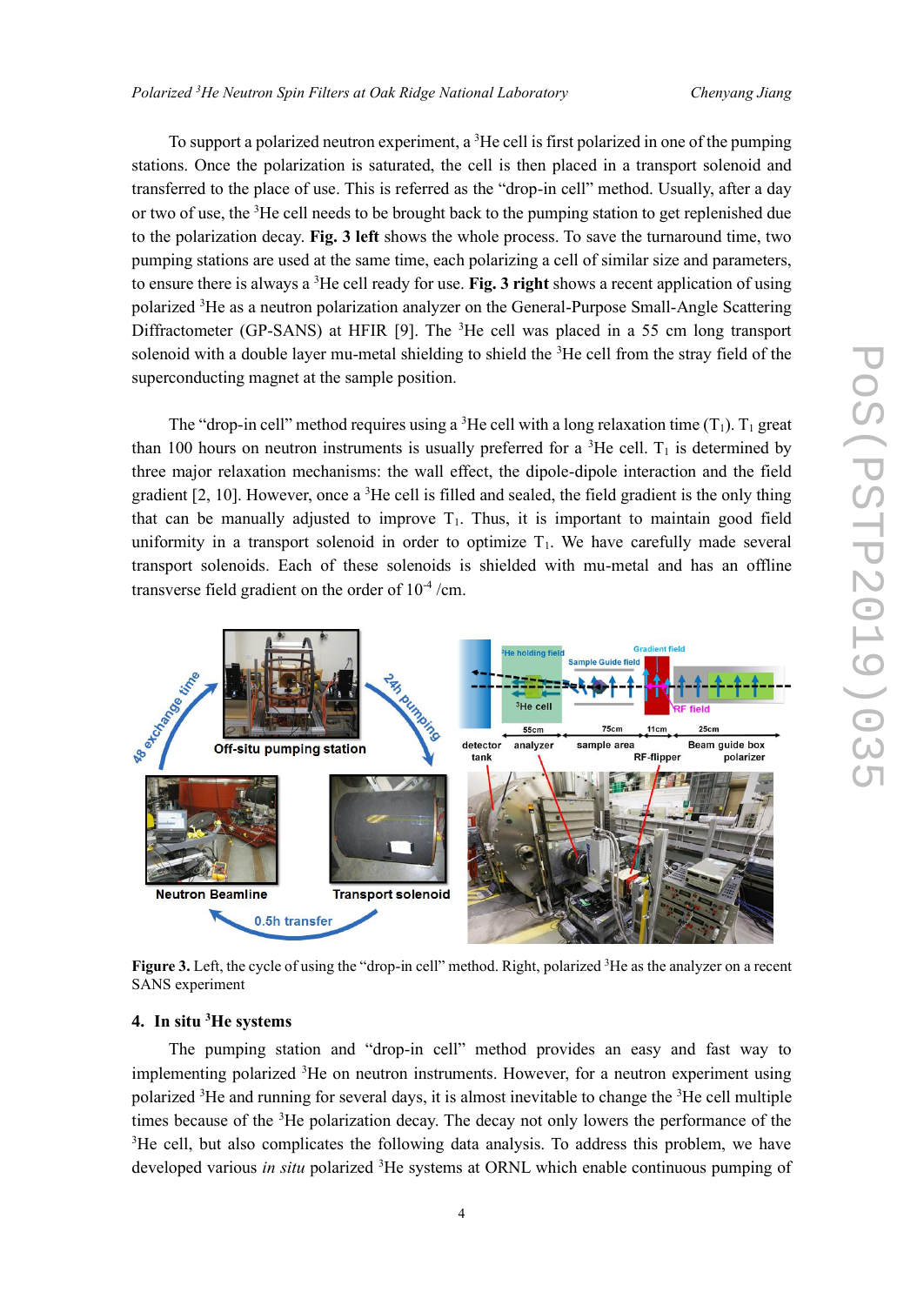$3$ He on a neutron beamline and keep  $3$ He polarization steady throughout a polarized neutron experiment once it is saturated.

An *in situ* <sup>3</sup>He system needs to incorporate all the elements in a pumping station to an enclosed space, and strict safety measures must be implemented to ensure the system's safe running on a neutron instrument. Each ORNL system is enclosed with laser safety panels to make it a Class I laser environment while operating. These panels are also interlocked to the laser power supply to add an extra layer of protection. Fiber-coupled lasers are used in our systems. A photodiode is placed inside each *in situ* box to monitor the laser delivery and serve as another laser interlock in case the laser fiber is broken. Our *in situ* systems are also equipped with NMR and EPR to monitor and flip <sup>3</sup>He polarization.





**Figure 4.** Left, the large *in situ* <sup>3</sup>He system installed on MAGREF at SNS as the analyzer; Right, the medium system used as the analyzer on CG-1D at HFIR. Bottom, the compact system set up on HB-3A as the polarizer

At ORNL, we have developed *in situ* <sup>3</sup>He systems of different sizes (large, medium and compact) to meet the needs of different instruments. On the Magnetism Reflectometer (MAGREF) at SNS, a large *in situ* system has been permanently installed to serve as one of the two neutron polarization analyzers (**Fig. 4 left**), which has a dimension of 69 cm in length, 59 cm in width and 54 cm in height [6]. The medium sized system  $(50 \text{ cm L x 55 cm W x 45 cm H})$  is portable and has been used on several instruments. **Fig. 4 right** shows using the medium system as the analyzer for polarized imaging experiments on the CG-1D Cold Neutron Imaging Facility beam at HFIR [7,11]. Both the large and medium systems employ double side pumping and use similar optical layout. Recently, a new compact system has been commissioned as the neutron polarizer on the HB-3A Four-circle diffractometer at HFIR (**Fig. 4 bottom**). This compact system